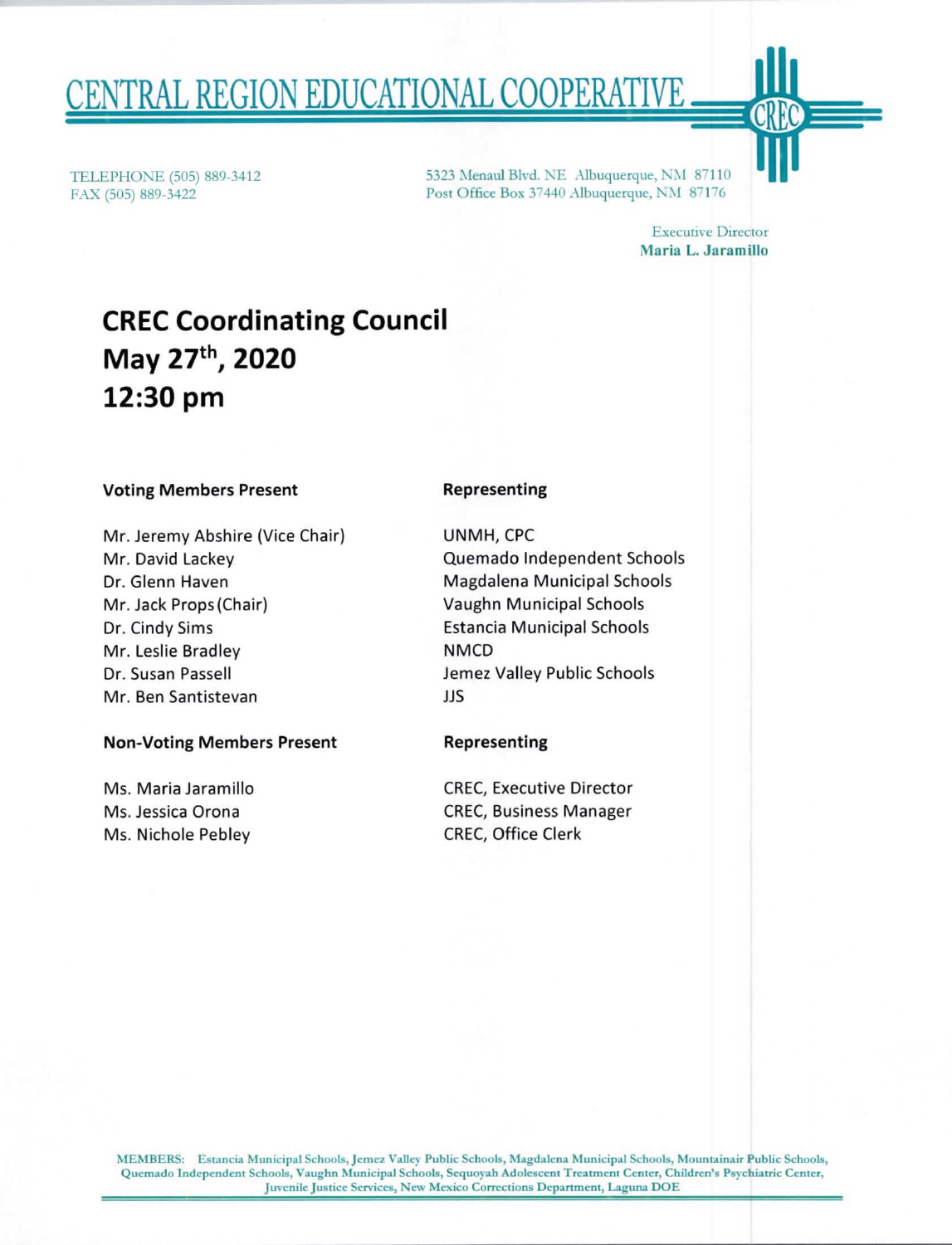#### I. CALL TO ORDER

The council was called to order by Mr. Jack Props at 12:32 pm

#### II. DETERMINATION OF QUORUM

A determination of quorum was made by Mr. Jack Props at 12:32 pm

### III. APPROVAL OF AGENDA

At 12:32 pm, Mr. Jack Props entertained a motion to approve the agenda. Mr. Ben Santistevan made the motion and Mr. David Lackey gave the second. The Council unanimously approved the agenda.

## IV. APPROVAL OF MINUTES

At 12:33 pm, Mr. Jack Props entertained a motion to approve the previous Council Meeting Minutes from (2-27-20). Mr. David Lackey made the motion and a second was made by Mr. Ben Santistevan. The Council unanimously approved the minutes.

Current Business (reported by Jessica Orona)

| A. FY 2020-21 CREC Budgets-27101 Fund   |                             |
|-----------------------------------------|-----------------------------|
| <b>Total FY20-21 Operational Budget</b> | \$5,841,093.00              |
| <b>Ancillary Staff Budget</b>           | \$3,023,986.00              |
| Legislative Appropriation Budget        | \$103,900.00                |
| <b>Commission for the Blind</b>         | \$137,250.00                |
| <b>DVR Activities Budget</b>            | \$1,000,000.00              |
| <b>ECECD Activities Budget</b>          | \$60,000.00                 |
| <b>SDAA Activities Budget</b>           | \$381,158.00                |
| <b>Operational Office Budget</b>        | \$1,134,799.00              |
| Net Change from last year- \$659,564.00 | 13% decrease from last year |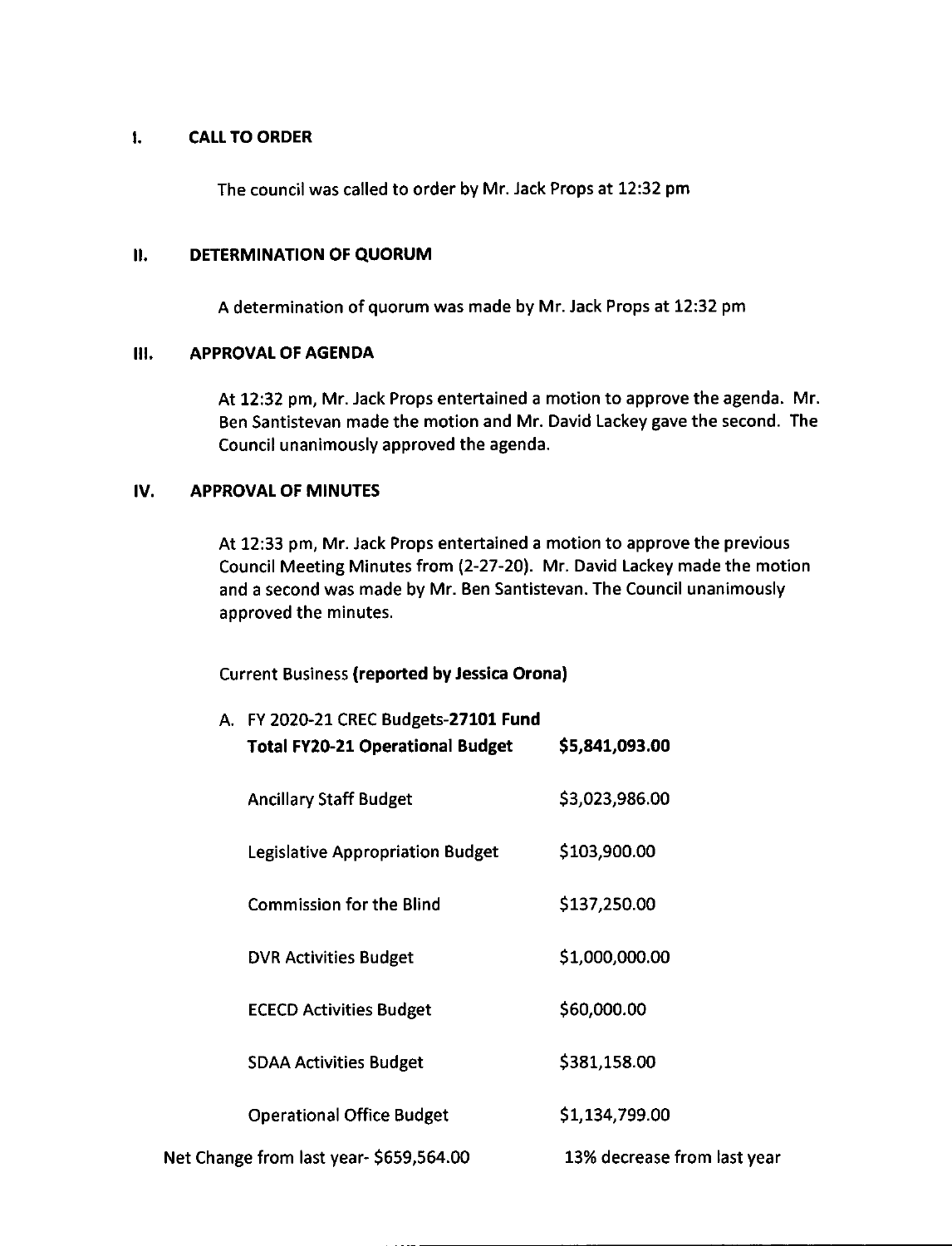| <b>27200 Fund</b><br><b>Total FY20-21 27200 Budget</b>                                                                   | \$16,813,680.00              |
|--------------------------------------------------------------------------------------------------------------------------|------------------------------|
| <b>SDAA Budget</b><br>Indirect Costs 7.31% down to 4.17%<br>(due to restructuring of IGA's-budget)                       | \$444,450.00                 |
| <b>Commission for the Blind DVR Budget</b>                                                                               | \$155,474.00                 |
| <b>DVR Budget</b>                                                                                                        | \$1,073,100.00               |
| <b>Commission for the Blind DVR Budget</b><br>(FOCUS Preschool IGA-Rollover, Expires 9/30/2020)                          | \$521,685.00                 |
| <b>Commission for the Blind DVR Budget</b><br>(Early Childhood Instructional Coach IGA)                                  | \$2,794,000.00               |
| <b>Child Care Stabilization and Recovery IGA Budget</b>                                                                  | \$11,804,100.00              |
| <b>DOH-Healthy Schools IGA Budget</b>                                                                                    | \$20,871.00                  |
| Net Change from last year - \$13,966,660.00                                                                              | 491% increase from last year |
| <b>29102 Fund</b><br><b>Total FY20-21 29102 Budget</b><br>Cash Rollover from the Thornburg Grant                         | \$3,110.00                   |
| Net Change \$0                                                                                                           |                              |
| <b>29130 Fund</b><br><b>Total FY20-21 29130 Budget</b><br><b>Other Contract Services</b><br>(School Based Health Center) | \$3,428.00                   |
|                                                                                                                          |                              |

Net Change \$0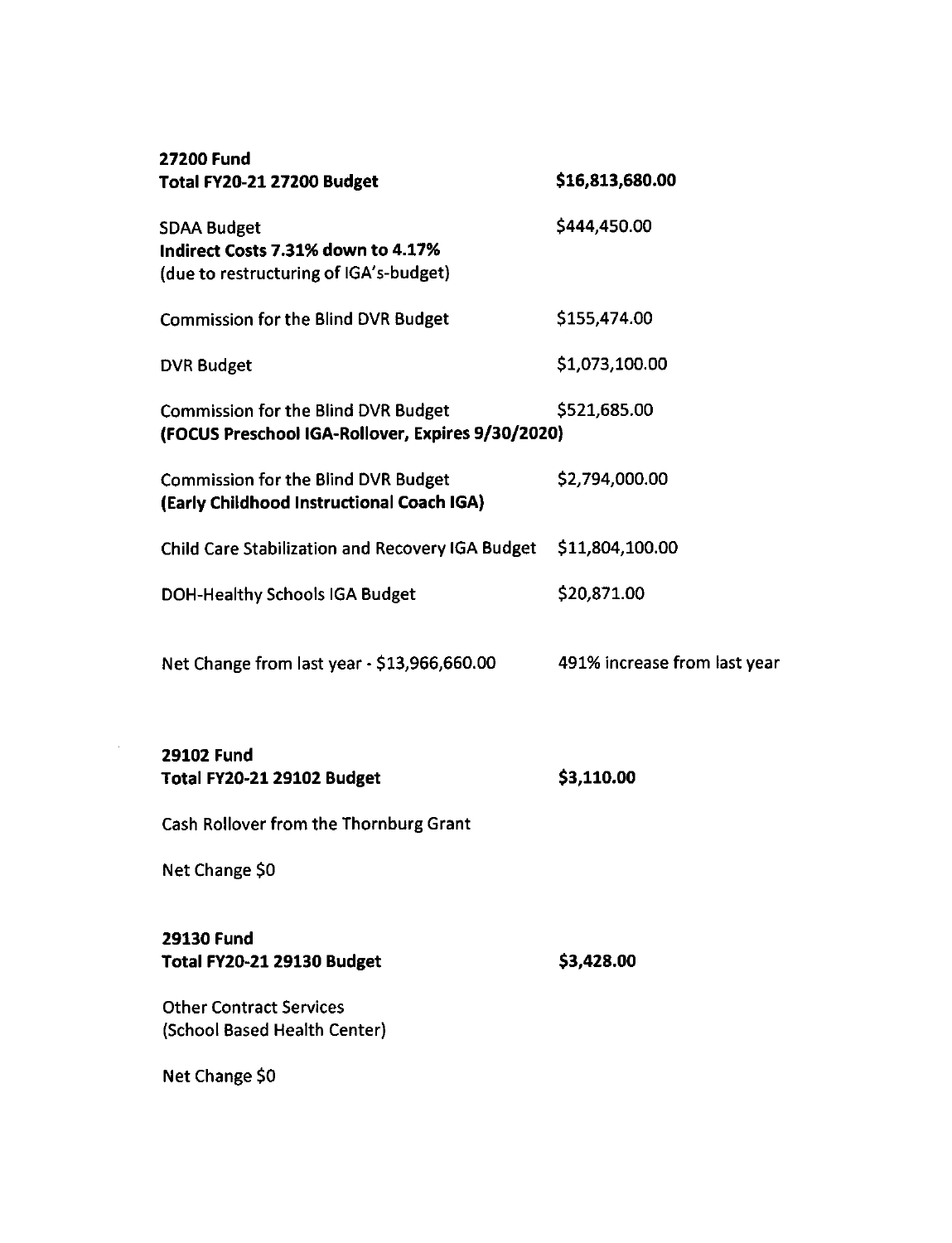# 25153 Fund Medicaid Analysis

| FY18-19 Cash Carryover                             | \$202,585.97 |
|----------------------------------------------------|--------------|
| Direct/Admin Claim                                 | \$248,747.47 |
| FY18-19 Cost Settlement                            | \$56,632.67  |
| Pay out - Annual Fair Banks Subscription           | \$71,404.45  |
| District Payouts as of 4.30.20                     | \$324,188.66 |
| Remaining Cash Balance as of 4.30.20               | \$112,373.00 |
| <b>May District Disbursements</b>                  | \$26,563.02  |
| Anticipated Revenue Left to Collect                | \$37,811.93  |
| <b>Estimated FY19-20 Ending Cash Balance</b>       | \$123,621.91 |
| Decrease in Revenue from F18-19                    | \$127,787.44 |
| Net Change from FY18-19                            | \$17,491.65  |
| 25153 Fund<br><b>Total FY20-21 Medicaid Budget</b> | \$609,752.00 |
| <b>Estancia Municipal Schools</b>                  | \$107,867.00 |
| Jemez Valley Public Schools                        | \$48,484.00  |
| Magdalena Municipal Schools                        | \$123,503.00 |
| <b>Mountainair Public Schools</b>                  | \$96,165.00  |
| Quemado Independent Schools                        | \$41,832.00  |
| <b>Vaughn Municipal Schools</b>                    | \$26,983.00  |
| San Diego Riverside                                | \$15,866.00  |
| <b>Laguna Department of Education</b>              | \$28,644.00  |
| <b>Central Regional Education Cooperative</b>      | \$120,408.00 |

- 50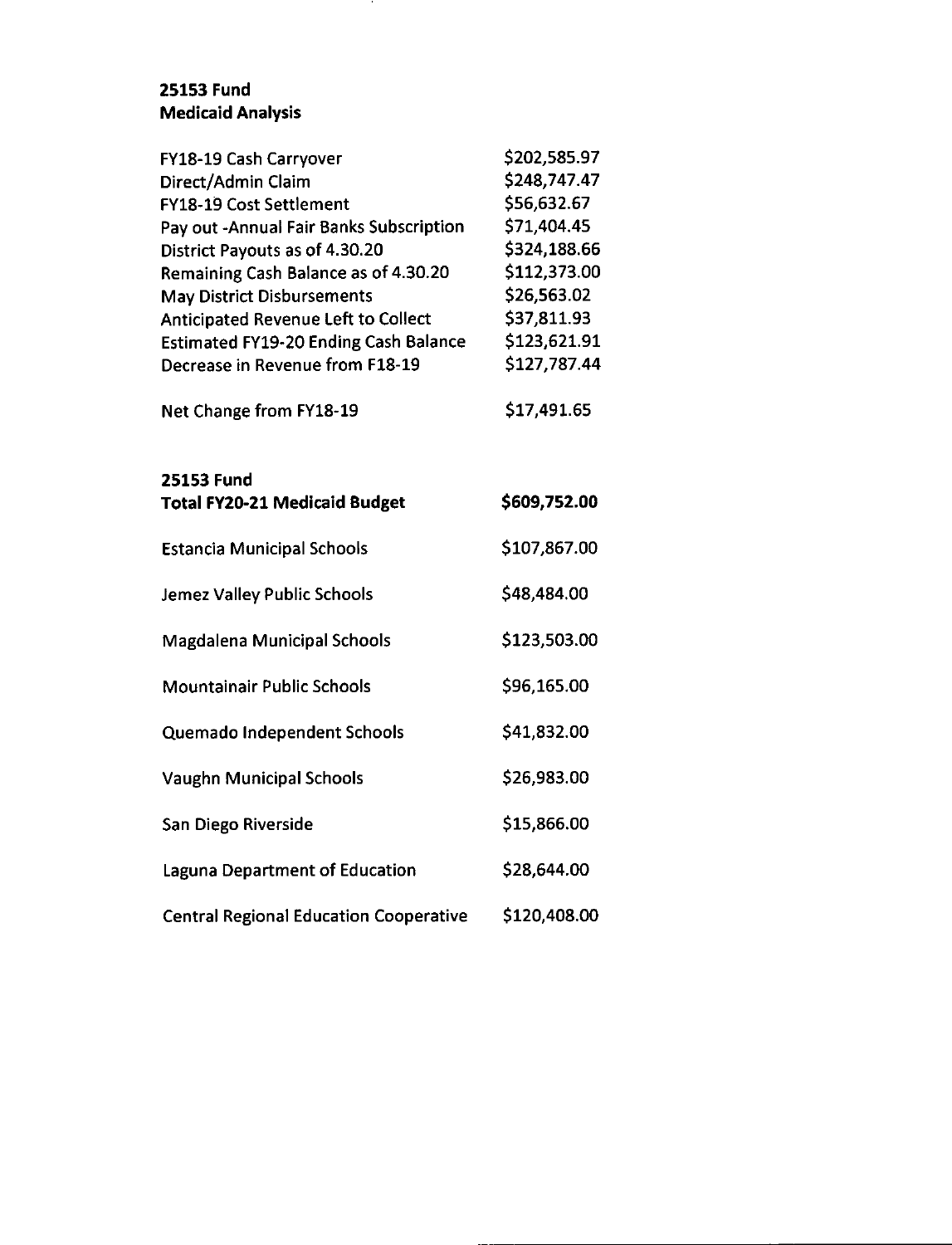| 24106 Fund                        |              |
|-----------------------------------|--------------|
| <b>Total FY20-21 24106 Budget</b> | \$351,927.00 |
| <b>NMCD</b>                       | \$34,955.00  |
| UNM CPC                           | \$33,596.00  |
| <b>SATC</b>                       | \$20,184.00  |
| CYFD-JJS                          | \$263,192.00 |

| 24123 Fund<br>Total FY20-21 Budget | \$220,069.00 |  |
|------------------------------------|--------------|--|
| <b>NMCD</b>                        | \$25,086.00  |  |
| <b>SATC</b>                        | \$37,628.00  |  |
| CYFD-JJS                           | \$157,355.00 |  |

| 14000 Fund           |             |
|----------------------|-------------|
| Total FY20-21 Budget | \$20,463.00 |

Contains of Software and Instructional Materials

# Overall FY29-21 CREC Budget \$23,863,522.00

| FY19-20 Budget: | \$9,334,276,00  |
|-----------------|-----------------|
| Net Change:     | \$14,529,246.00 |
| 156%            |                 |

At 1:14 pm, Mr. Jack Props entertained a motion to approve the FY20-21 Budgets. Dr. Glenn Haven made a motion and a second was given by Ms. Carmela Sandoval. The Council unanimously approved.

> B. State Supported Educational Programs-Special Education Policy & Procedures revisions SY20-21 and IDEA B applications (Need board approval for funding.)